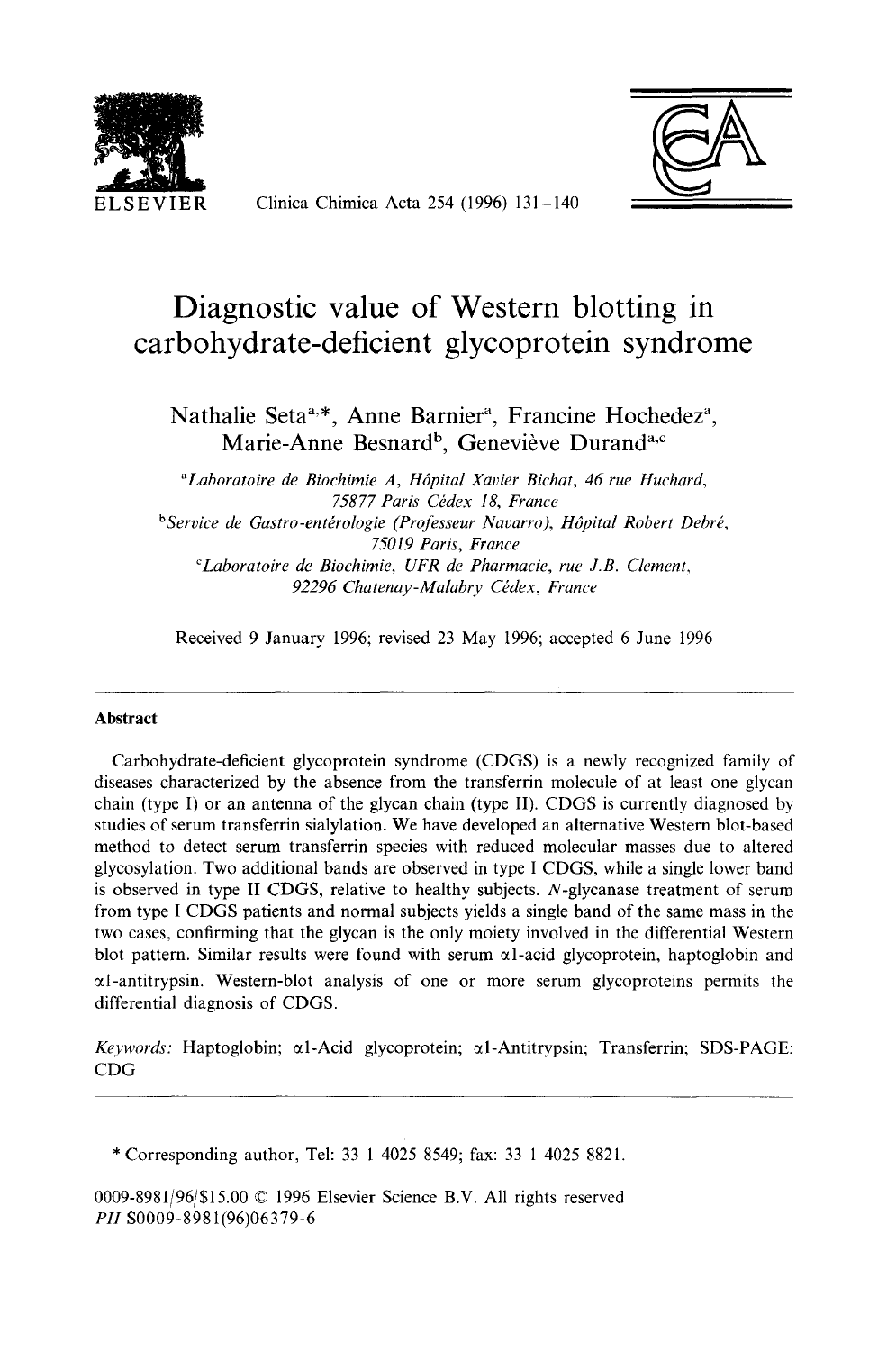## **I. Introduction**

In recent years a new group of inborn errors affecting glycoprotein synthesis has been identified as a metabolic disorder in which infants develop severe neurologic disorders and variable multisystem abnormalities [1,2]. Associated with unique carbohydrate defects in circulating glycoproteins, they have been termed carbohydrate-deficient glycoprotein syndromes (CDGSs), of which three clinical and biochemical types have been identified.

Type I CDGS was the first variant to be described and is probably the most common. Patients develop multisystem disease shortly after birth, as well as severe nervous system involvement [3] and ocular [4], cardiac [5], endocrine [6,7], hepatic [8], coagulation [9] and renal [10] abnormalities. It is inherited as an autosomal recessive trait [11]. CDGS types II [12,13] and III [14] differ considerably from type I in clinical (erms, with dysmyelination, variable extra-neurologic manifestations, more pronounced developmental retardation and dysmorphic features.

Structural analysis of transferrin purified from serum of type I CDGS patients has revealed the presence of heterogeneous glycoforms bearing 1, 2 or no glycan chains [15,16], whereas normally glycosylated transferrin has 2 chains (Fig. 1). The corresponding primary enzyme defect has been recently



Fig. 1. Schematic representation of the serum transferrin molecule carrying two N-linked glycans  $(A)$  in normal subjects; two  $(A)$ , one  $(B,C)$  or no  $(D)$  glycans in type I CDGS patients; two truncated glycans (E) in type II CDGS patients. Point of action of N-glycanase is also noted.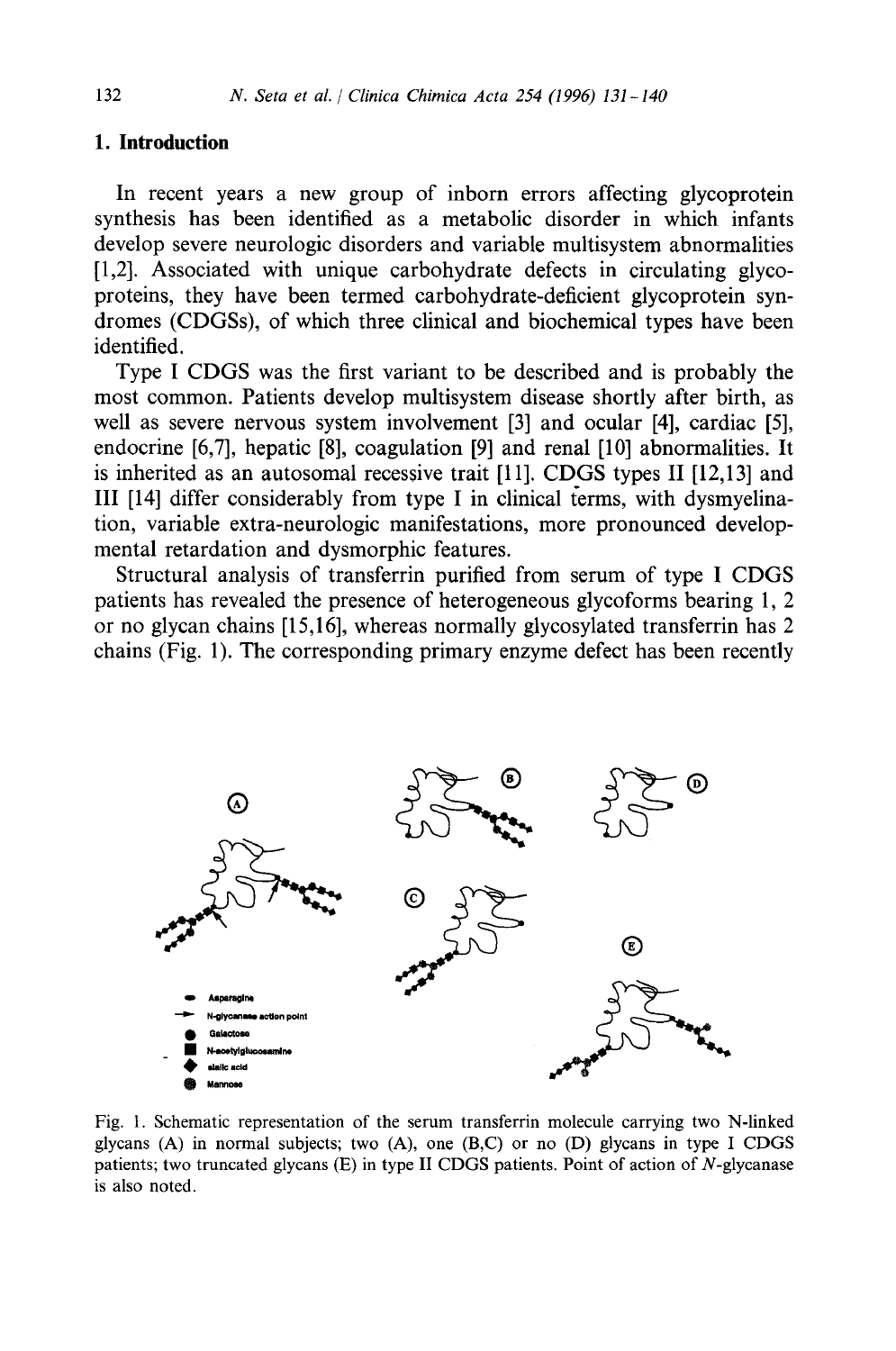determined as a defective cytosolic phosphomannomutase [17]. Type II CDGS is characterized by the loss from serum transferrin of one antenna of each glycan chain (Fig. 1) [18], due to defective  $N$ -acetylglucosamine transferase II (EC 2.4.1.143), an enzyme located in the trans-Golgi apparatus [18]. Type III CDGS is also associated with abnormally glycosylated transferrin [14], but glycan structure has not yet been elucidated and the primary defect thus remains unknown.

The characteristic biochemical abnormalities of CDGS were discovered during isoelectrofocusing of serum transferrin, a method originally devised to screen for alcohol abuse in otherwise healthy adults. Isoelectric focusing separates normal transferrin, with high resolution, into different isoforms depending on iron saturation, sialic acid content or amino acid substitution. After complete iron saturation, transferrin is normally separated into 4 isoforms distinguished on the basis of their approximate isoelectric point (p*I*). The p*I* 5.7 fraction normally accounts for  $\lt 0.8\%$  of total transferrin, but may be increased more than 10-fold after heavy alcohol consumption [19]. Consistent cathodal migration of serum transferrin from CDGS patients was attributed to a reduction in the number of sialic acid residues from 4 or 5 to 4, 2 or 0 in type I  $[3]$  and to usually 2 in type II  $[12]$ . Isoelectrofocusing of serum transferrin is thus used to diagnose CDGS. Carbohydrate-deficient serum transferrin (CDT) can also be disclosed by quantitative analysis by means of rapid microanion-exchange chromatography [20], which is also based on variations in sialic acid content.

We have developed a different strategy to detect the absence of one or more glycan chains on glycoproteins, or the absence of one antenna of the glycan chains. Instead of detecting electric charge variations, we identify changes in the apparent molecular mass of serum transferrin by submitting serum to Western blot analysis. We have also tested other serum glycoproteins such as haptoglobin,  $\alpha$ l-acid glycoprotein and  $\alpha$ l-antitrypsin.

## **2. Materials and methods**

## *2. I. Sera*

Serum was collected from a patient hospitalised in the gastroenterology unit (Prof. Navarro) of Robert Debré Children's Hospital (Paris, France) and diagnosed as having type I CDGS on clinical grounds. Serum from 2 patients diagnosed clinically and biochemically as having type I and type II CDGS, were from Professor J. Jaeken (Leuven, Belgium). Serum was also obtained from 9 healthy subjects (5 adults with alcohol consumption between 0 and 15 g/day and free of liver disease, and 4 newborns free of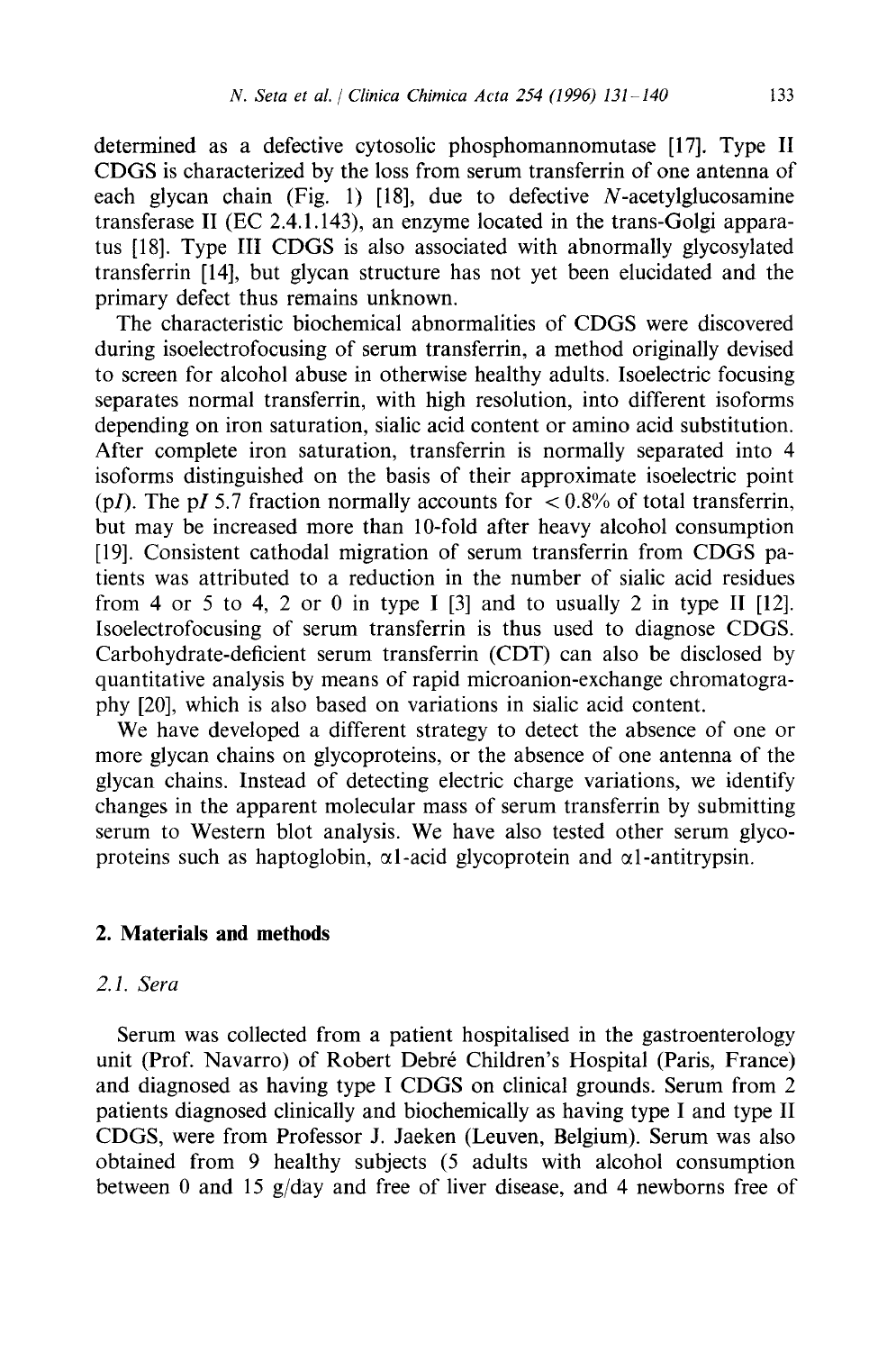CDGS) and from 12 hospital patients with a well-documented history of chronic alcoholism.

All samples were stored at  $-20^{\circ}$ C until use.

### *2.2. Reagents*

Peptide- $N^4$ -(N-acetyl- $\beta$ -glucosaminyl) asparagine amidase<sup>F</sup> (EC 3.5.1.52) (N-glycanase) from *Flavobaeterium meningosepticum* was from Boehringer (Meylan, France). Goat anti-human transferrin, haptoglobin,  $(\alpha 1$ -acid glycoprotein and  $\alpha$ l-antitrypsin antisera, prestained SDS-PAGE standards and nitrocellulose membrane  $(0.45 \mu m)$  were from Bio-Rad (Ivry S/Seine, France). Donkey anti-rabbit IgG antibody conjugated to horseradish peroxidase, enhanced chemiluminescent luminescent (ECL) substrate and Hyperfilm-ECL were from Amersham (Les Ulis, France). Rabbit anti-human transferrin, haptoglobin,  $\alpha$ 1-acid glycoprotein and  $\alpha$ 1-antitrypsin antisera were from Behring (Rueil-Malmaison, France). The CDTect EIA kit was kindly provided by Pharmacia (St Quentin-en-Yvelines, France).

## *2.3. Apparatus*

Sodium dodecylsulfate-polyacrylamide gel electrophoresis (SDS-PAGE) and electrotransfer were performed on a Mini Protean II cell (Bio-Rad).

## *2.4. Protein assays*

Serum total transferrin, haptoglobin,  $\alpha$ l-acid glycoprotein and  $\alpha$ l-antitrypsin were determined by means of automated immunoturbidimetric assay on a centrifugal analyser (Monarch, I.L., Paris, France) with corresponding goat anti-human specific protein antisera.

## *2.5. Carbohydrate-deficient transferrin assay*

Serum carbohydrate-deficient transferrin (CDT) was determined using the CDTect EIA kit, according to the manufacturer's instructions. Briefly, transferrin in the sample  $(50 \text{ µ})$  saturated with ferric citrate is passed though a minicolumn retaining transferrin with a high sialic acid content. Enzyme-labelled transferrin is added to the eluate and competes with CDT in the serum sample for binding to a mouse monoclonal anti-transferrin antibody. These antibodies bind to anti-mouse antibodies coated on the surface of a microplate well. Unbound material is washed away and bound transferrin conjugate is measured by addition of enzyme substrate to the wells. The absorbance of the product is inversely proportional to the concentration of CDT in the sample.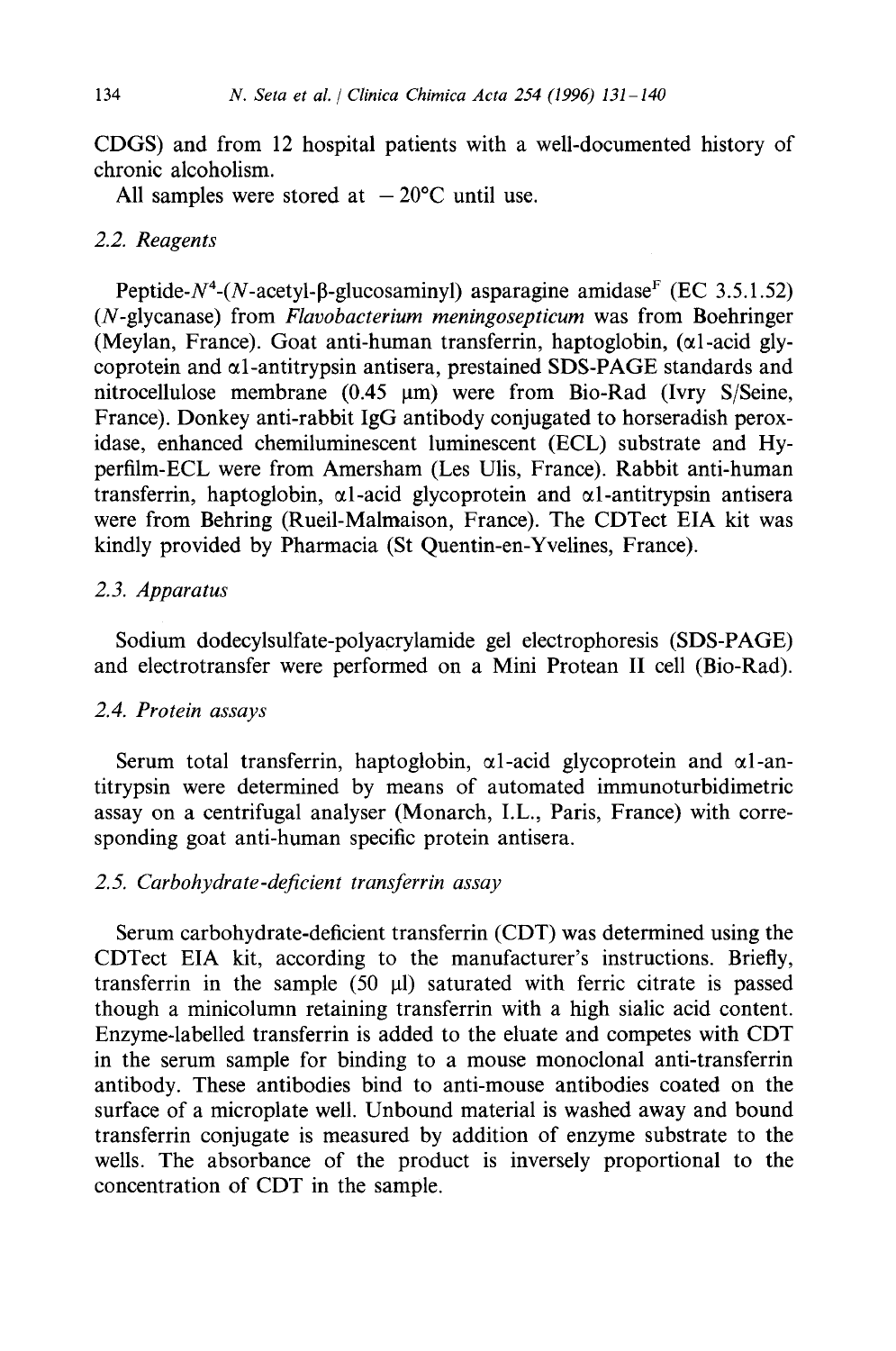## *2.6. Enzymatic N-deglycosylation [20]*

Before enzyme treatment, serum proteins were denatured by boiling samples for 4 min in the presence of 0.1% SDS and 1% 2-mercaptoethanol. The potential inhibitory effect of SDS on N-glycanase activity was neutralized by Triton X-100 (10-fold excess). Samples were then treated with  $N$ -glycanase (20 U/ml) in 0.2 mol/l sodium phosphate buffer (pH 8.6) plus 13 mmol/1 EDTA at 37°C for 24 h [21].

#### *2. 7. Western blot analysis*

Diluted samples (serum or N-glycanase-treated serum) corresponding to 30 ng of transferrin, haptoglobin,  $\alpha$ 1-acid glycoprotein or  $\alpha$ 1-antitrypsin, were subjected to SDS-PAGE in reducing conditions, using 7% (for transferrin) and 9% (for the other glycoproteins) homogeneous separating gel and 4% homogeneous stacking gel, according to Laemmli et al. [22], in parallel with molecular mass standards. Proteins in the gel were electrotransferred to a nitrocellulose membrane in 25 mmol/1 Tris, 132 mmol/1 glycine,  $20\%$  methanol (v/v) according to Towbin et al. [23] at 100 V for 1 h. The incubation time of the following steps was 1 h at room temperature, and was followed by a washing step (4 washes lasting 10 min each with 20 mmol/1 Tris, 0.5 mol/1 Na, 0.1% Tween 20, pH 7.5). Non-specific binding sites on the nitrocellulose membrane were blocked by immersion in 10%  $(w/v)$  non-fat dried milk. Specific protein bands were detected with a 1:2000 dilution of corresponding rabbit anti-human specific protein antibodies and by a 1:5000 dilution of donkey anti-rabbit IgG antibodies conjugated to horseradish peroxidase. Western blots were developed by means of ECL according to the manufacturer's instructions.

#### **3. Results**

As shown in Fig. 2a, Western blotting of serum transferrin from healthy adults (lane 3) yielded a single band of 80 kDa, and the same results were obtained with serum transferrin from alcoholic patients (lane 4). Serum from both patients with type I CDGS yielded 3 well-separated bands of immunoreactive transferrin (80, 77 and 74 kDa) with variable relative intensities (lanes 1, 2). Western blotting of serum transferrin from the type II CDGS patient (lane 5) revealed a single band with a lower molecular mass (78 kDa) than normal transferrin.

To investigate the differences in the apparent molecular masses of transferrin observed on Western blots, serum from healthy subjects and a patient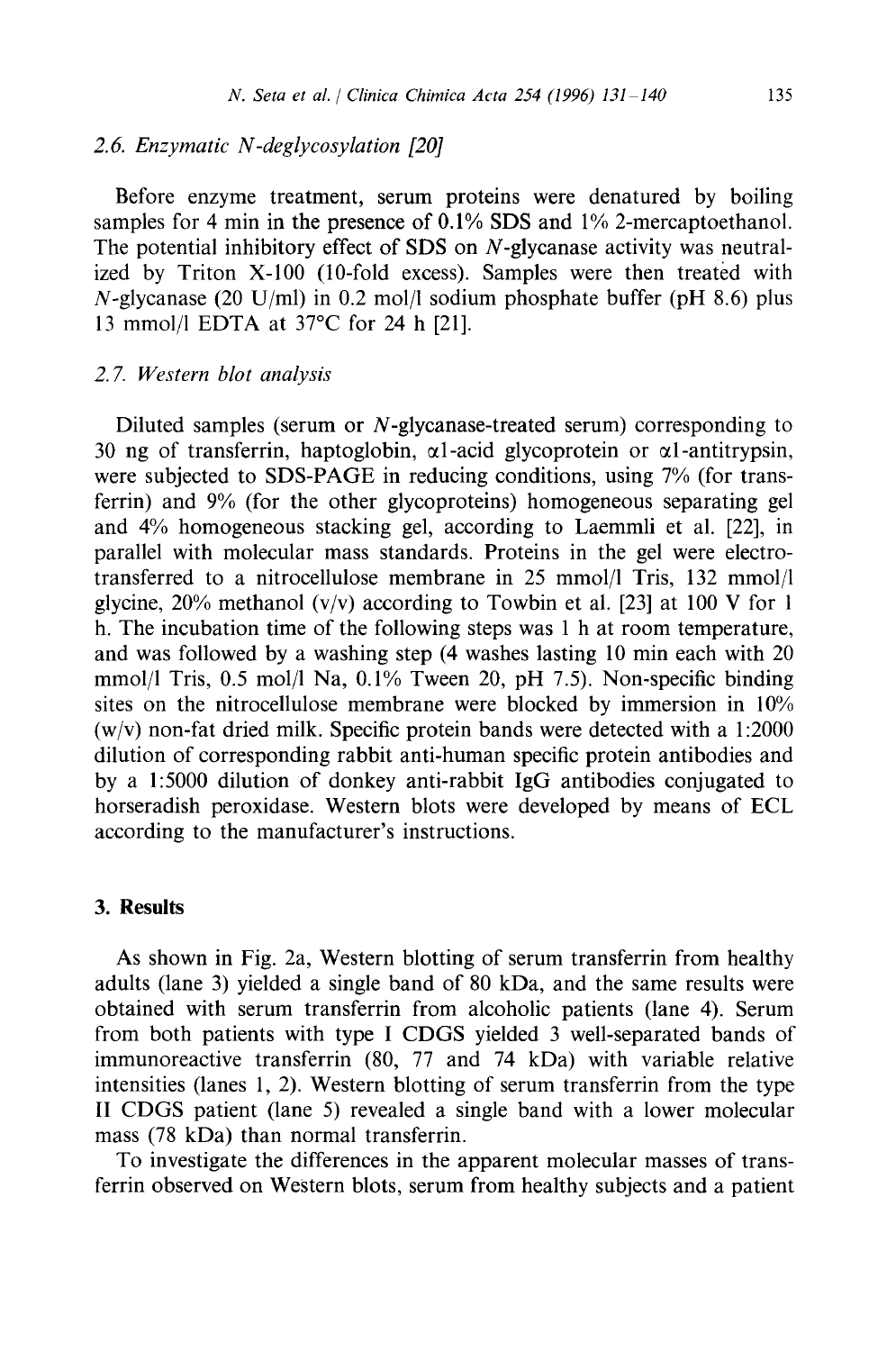

Fig. 2. (a) Western blot of serum transferrin from a healthy subject (lane 3), an alcoholic patient (lane 4), type I CDGS patients (lanes 1, 2) and a type II CDGS patient (lane 5); (b) Western blot of serum transferrin from a healthy subject before (lane 1) and after (lane 2) N-glycanase treatment and from type I CDGS patients before (lane 3) and after (lane 4) N-glycanase treatment.

with type I CDG syndrome were submitted to  $N$ -glycanase treatment followed by Western blotting. As shown in Fig. 2b, deglycosylation of transferrin gave rise to bands of the same molecular mass level whatever the origin of the serum, indicating that the glycan moiety is the only structure involved in the modified Western blot pattern.

In addition, Western blots of other serum glycoproteins ( $\alpha$ l-acid glycoprotein,  $\alpha$ l-antitrypsin and haptoglobin) from CDGS patients were compared to those of healthy subjects. As shown in Fig. 3, a single band was observed for the 3 proteins in healthy subjects, whereas  $1-3$  additional bands were found in the 2 patients with type I CDGS. A single band with a lower molecular mass than that of the native glycoprotein band was observed in type II CDGS serum. Finally, as with transferrin, deglycosylation of the other serum glycoproteins led to the disappearance of the former differences between type I CDGS patients and healthy subjects.

CDT serum levels in the healthy subjects were within the normal range (mean  $\pm$  S.D. = 15  $\pm$  5 U/l), whereas those in 7 of the 12 alcoholic patients were elevated (mean  $+ S.D. = 53 \pm 47 \text{ U/l}$ ). Results for the 2 type I CDGS patients were far above those of the alcoholic patients (186 and 200 U/l).

## **4. Discussion**

CDGS is a disorder characterized biochemically by a complex carbohydrate deficiency in glycoproteins, which has mainly been studied with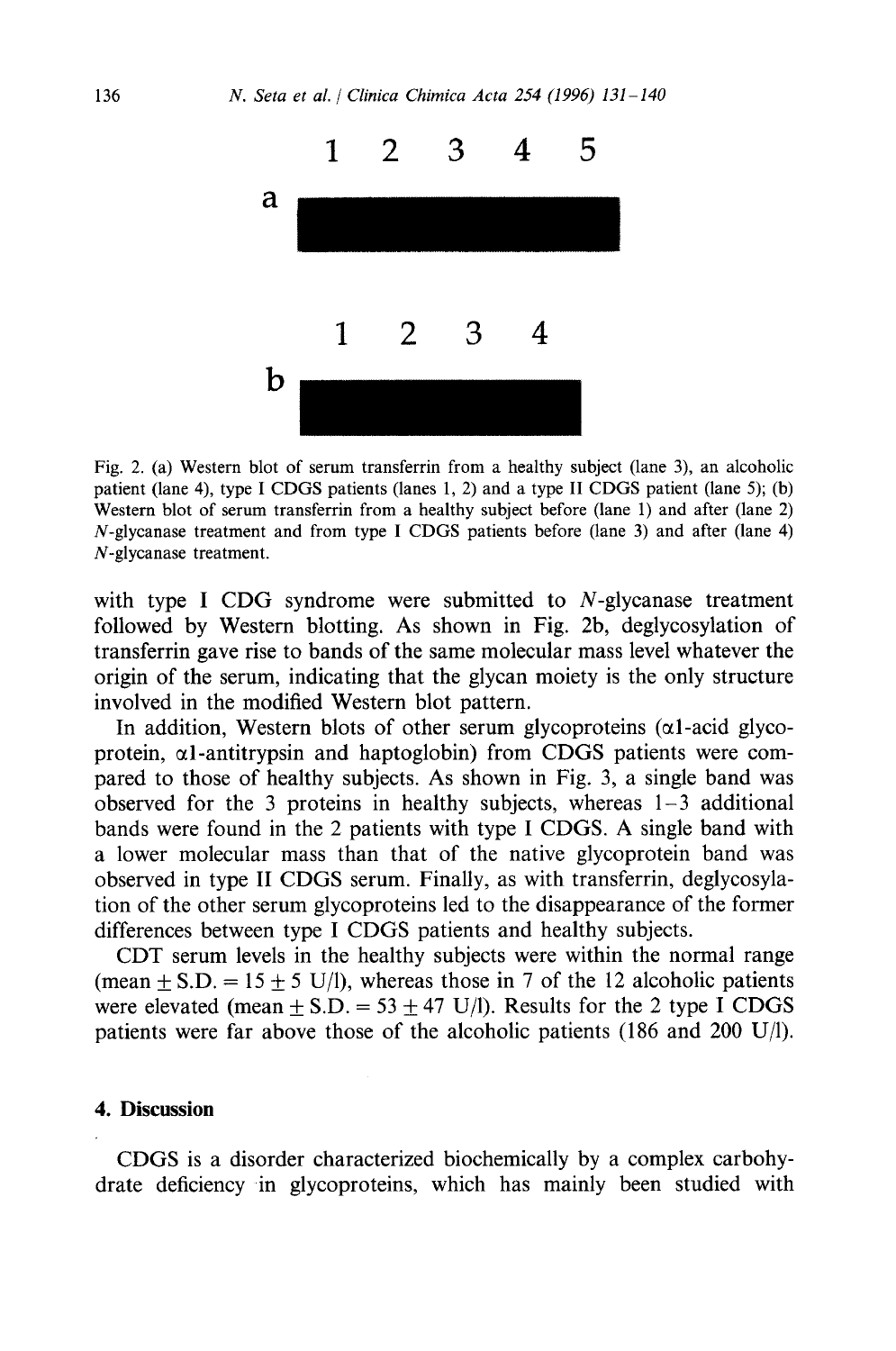respect to transferrin. The absence of one or more glycan chains or antennae on transferrin finds expression in the loss of sialic acid. The diagnosis of this syndrome has so far been based on the study of serum transferrin sialylation, by means of isoelectrofocusing or anion-exchange chromatography. However, the presence of CDT is not exclusive to CDGS [24], as allelic D variants of transferrin [25] and other pathological conditions such as primary biliary cirrhosis, alcoholic cirrhosis [19], hypertension [26] and idiopathic hemochromatosis [27] may generate false-positive results.

Another way of diagnosing CDGS is to test for different molecular mass forms of a glycoprotein generated by the lack of glycan chains. A glycan chain represents about 2.4-4.0 kDa, depending on whether the chain is bi-, tri- or tetra-antennary. Methods based on variations of protein molecular masses have been successfully applied to serum transferrin and include electrospray ionization-mass spectrometry [28] and matrix-assisted laser desorption time-of-flight mass spectrometry [29]. However, these methods require purification of transferrin and equipment unavailable in standard clinical laboratories. A two-dimensional electrophoresis followed by silver staining has also been applied to total serum proteins from type I CDGS patients [30] but did not allow easy localization of specific glycoproteins.

The loss of at least one chain is clearly manifest on SDS-PAGE, and creates another approach to measuring glycoprotein molecular masses. In Western blot with immunospecific detection, serum transferrin of type I



Fig. 3. Western blot of serum  $\alpha$ 1-acid glycoprotein (AGP), haptoglobin (HPT) and  $\alpha$ 1-antitrypsin (AAT) from a healthy subject (H) and a type I CDGS patient (I) before (1) and after (2) N-glycanase treatment, and from a type II CDGS patient (II).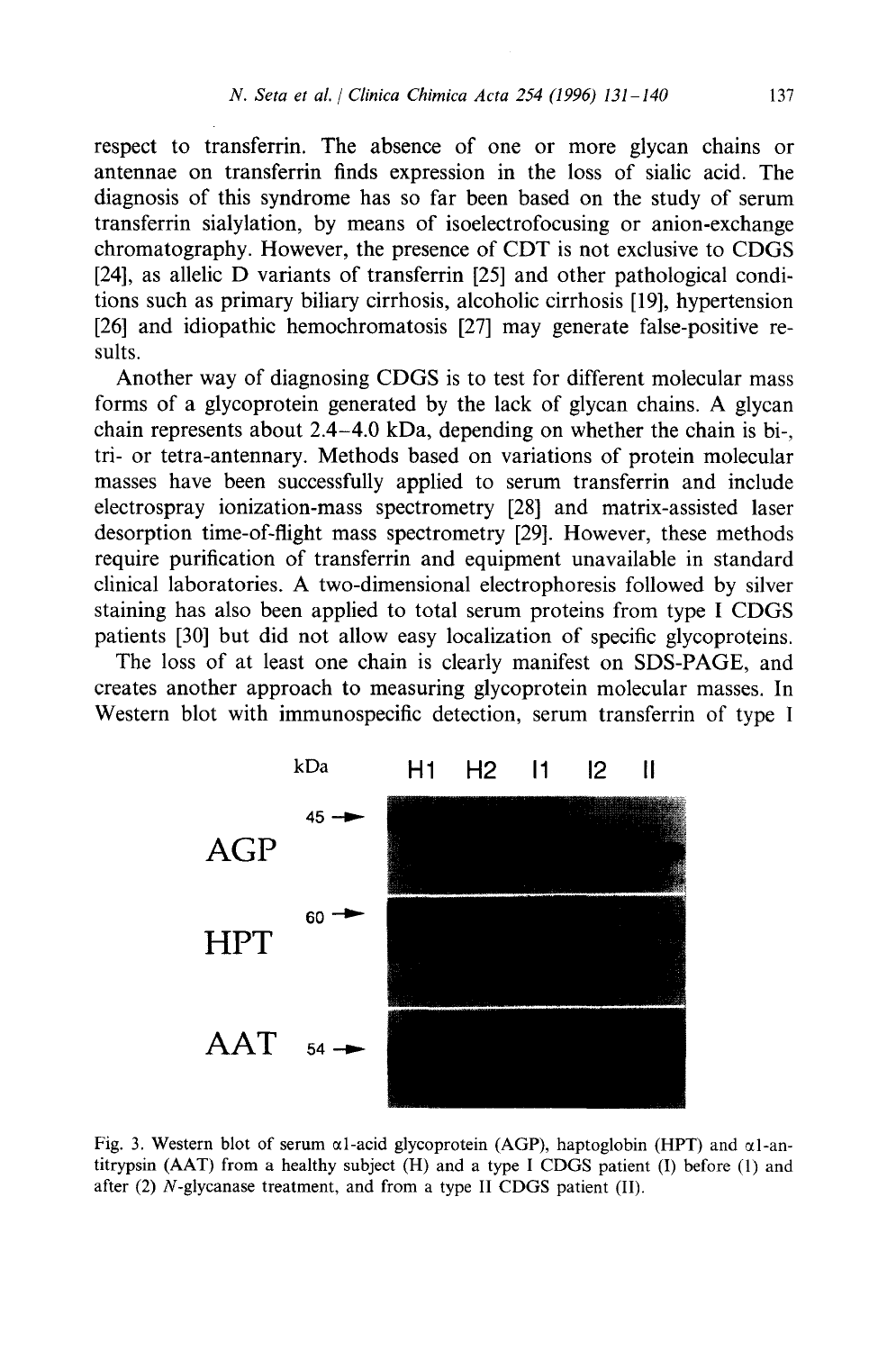CDGS patients yielded 3 bands, the molecular masses of which were comparable to those of native, partially and totally deglycosylated transferrin (N-glycanase treatment). In addition, Western blotting of the other serum glycoproteins gave similar patterns to that of transferrin, i.e. several bands in type I CDGS and a single and lower band in type II CDGS relative to normal subjects. N-glycanase treatment of serum from type I CDGS patients and normal subjects gives rise to a single band of the same molecular mass level in the two cases, whatever the glycoprotein, confirming that the glycan is the only moiety involved in this differential pattern.

Western blots of  $\alpha$ 1-acid glycoprotein and of haptoglobin are more sensitive than those of transferrin and  $\alpha$ l-antitrypsin for distinguishing CDGS patients from normals, especially the type II patient. Haptoglobin bands are better separated than those of  $\alpha$ l-acid glycoprotein but haptoglobin has very low serum levels during early post-natal life time and thus is hardly detectable in neonates and newborns.

Paralleling our work, another study was performed by Yuasa et al. [31] in which the electrophoretic mobilities of several glycoproteins of type I CDG patients were compared to those of healthy patients. SDS-PAGE of native  $\alpha$ l-acid glycoprotein and transferrin gave similar results in both studies.

However, the  $\alpha$ 1-acid glycoprotein Western blot pattern contained only 3 bands, rather than the expected 6 bands corresponding to partial and total absence of the 5 chains of the native glycoprotein; similarly,  $\alpha$ l-antitrypsin yielded 2 or 3 bands instead of the 4 bands corresponding to the 3 glycan chains it contains, and haptoglobin yielded 3 or 4 bands instead of the 5 corresponding to the 4 glycan chains it contains. These latter glycoproteins have more complex glycan moieties than transferrin, and the absence of the most deglycosylated forms of these glycoproteins on SDS-PAGE calls for further investigation.

The Western blot assay we propose as a diagnostic tool for CDGS is adapted to routine laboratory conditions. It is as easy to perform as isoelectrofocusing and more specific. All the reagents are commercially available. As the assay is highly sensitive, very small volumes of diluted samples are used, making the method suitable for testing children and even neonates. Whole blood eluted from filter paperspots has also been used with success (data not shown).

In conclusion, our results indicate that Western blot analysis of one or more serum glycoproteins can be used to diagnose CDGS. We obtained no false-positive results with samples from alcoholics, alcoholism being the main interfering pathology in diagnostic analysis of serum transferrin sialylation. Different Western blot patterns were found between types I and II CDGS, permitting differential diagnosis. Our results also provide additional evidence that transferrin is not the only abnormally glycosylated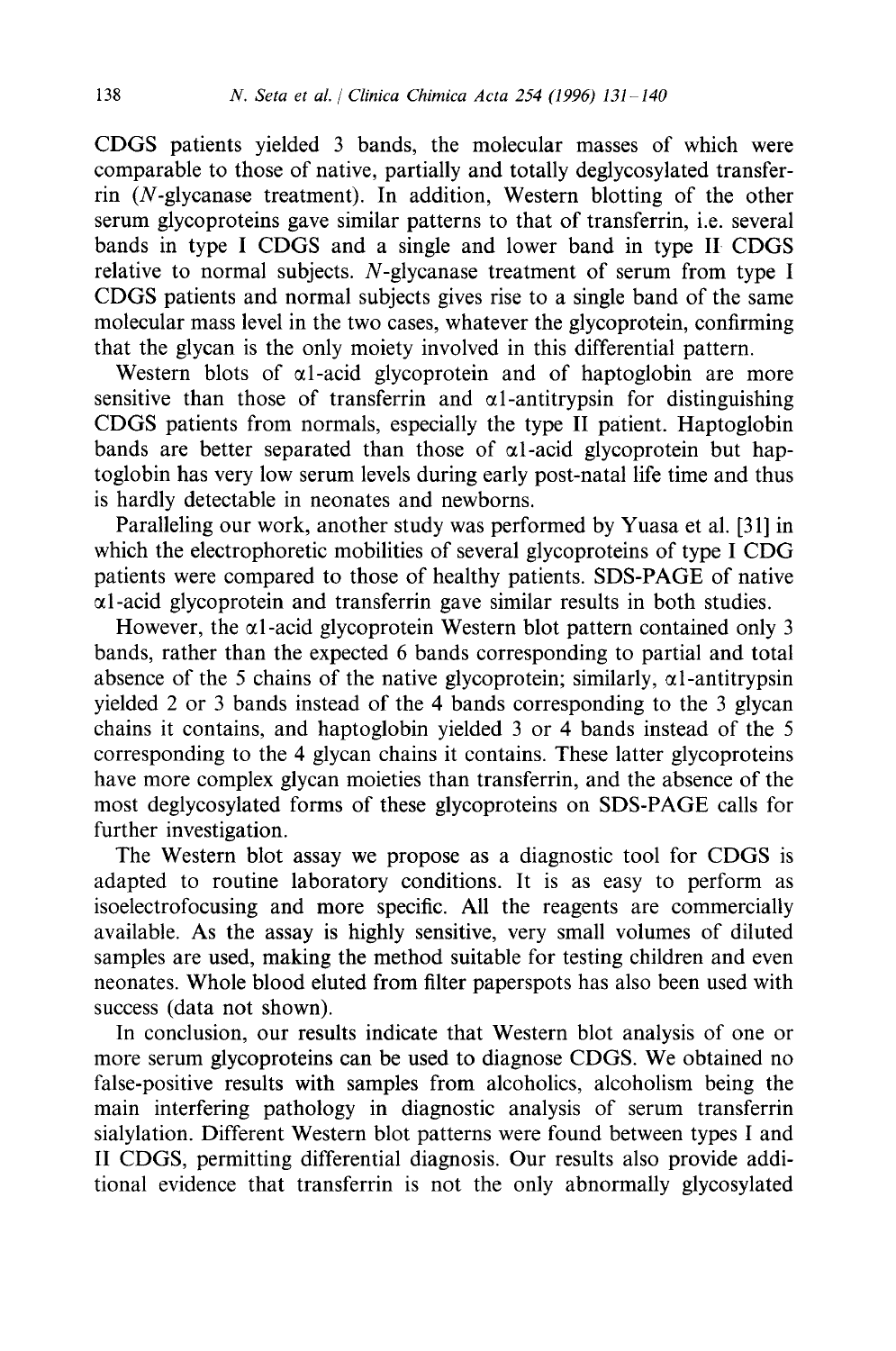serum glycoprotein in CDGS, which thus involves glycosylation abnormalities of multiple liver-synthesized glycoproteins.

### **Acknowledgements**

The authors are indebted to Professor J. Jaeken for providing serum samples from type I and type II CDGS patients diagnosed in his laboratory.

### **References**

- [1] Hagberg BA, Blennow G, Kristiansson B, Stibler H. Carbohydrate deficient glycoprotein syndromes: peculiar group of new disorders. Pediatr Neurol 1993;9:255-262.
- [2] Jaeken J, Carchon H. The carbohydrate-deficient glycoprotein syndromes: an overview. J Inherit Metab Dis 1993;16:813-820.
- [3] Stibler H, Jaeken J. Carbohydrate deficient serum transferrin in a new systemic hereditary syndrome. Arch Dis Child 1990;65:107-111.
- [4] Andreasson S, Blennow G, Ehinger B, Strömland K. Full-field electroretinograms in patients with the carbohydrate-deficient glycoprotein syndrome. Am J Ophthalmol 1991;112:83-86.
- [5] Clayton PT, Winchester BG, Keir G. Hypertrophic obstructive cardiomyopathy in a neonate with the carbohydrate-deficient glycoprotein syndrome. J Inherit Metab Dis 1992;15:857-861.
- [6] Heyne K, Marg W, Walther F, Stephani U, Hermanussen M, Weidinger S. Hypothyroidism phenocopy in glycanosis CDG (carbohydrate-deficient glycoprotein syndrome). Eur J Pediatr 1994;153:866.
- [7] Ohzeki T, Motozumi H, Hanaki K, Ohtabara H, Urashima H, Tsukuda T, Kobayashi S, Shiraki K, Ohno K. Carbohydrate-deficient glycoprotein syndrome in a girl with hypogonadism due to inactive follicle stimulating hormone. Horm Metab Res 1993;25:646-648.
- [8] Conradi N, De Vos R, Jaeken J, Lundin P, Kristiansson B, Van Hoof F. Liver pathology in the carbohydrate-deficient glycoprotein syndrome. Acta Paediatr Scand 1991;375:50-54.
- [9] Van Geet C, Jaeken J. A unique pattern of coagulation abnormalities in carbohydratedeficient glycoprotein syndrome. Pediatr Res 1993;33:540-541.
- [10] Strom EH, Stromme P, Westvik J, Pedersen J. Renal cysts in the carbohydrate-deficient glycoprotein syndrome. Pediatr Nephrol 1993;7:253-255.
- [11] Eeg-Olofsson KE, Wahlström J. Genetic and epidemiological aspects of the carbohydrate-deficient glycoprotein syndrome. Acta Paediatr Scand 1991;375:63-65.
- [12] Ramaekers VT, Stibler H, Kint J, Jaeken J. A new variant of the carbohydrate-deficient glycoproteins syndrome. J Inherit Metab Dis 1991;14:385-388.
- [13] Jaeken J, De Cock P, Stibler H, Van Geet C, Kint J, Ramaekers V, Carchon H. Carbohydrate-deficient glycoprotein syndrome type II. J Inherit Metab Dis 1993;16:1041.
- [14] Stibler H, Westerberg B, Hanefeld F, Hagberg B. Carbohydrate-deficient glycoprotein (CDG) syndrome  $-$  a new variant, type III. Neuropediatrics 1993;24:51-52.